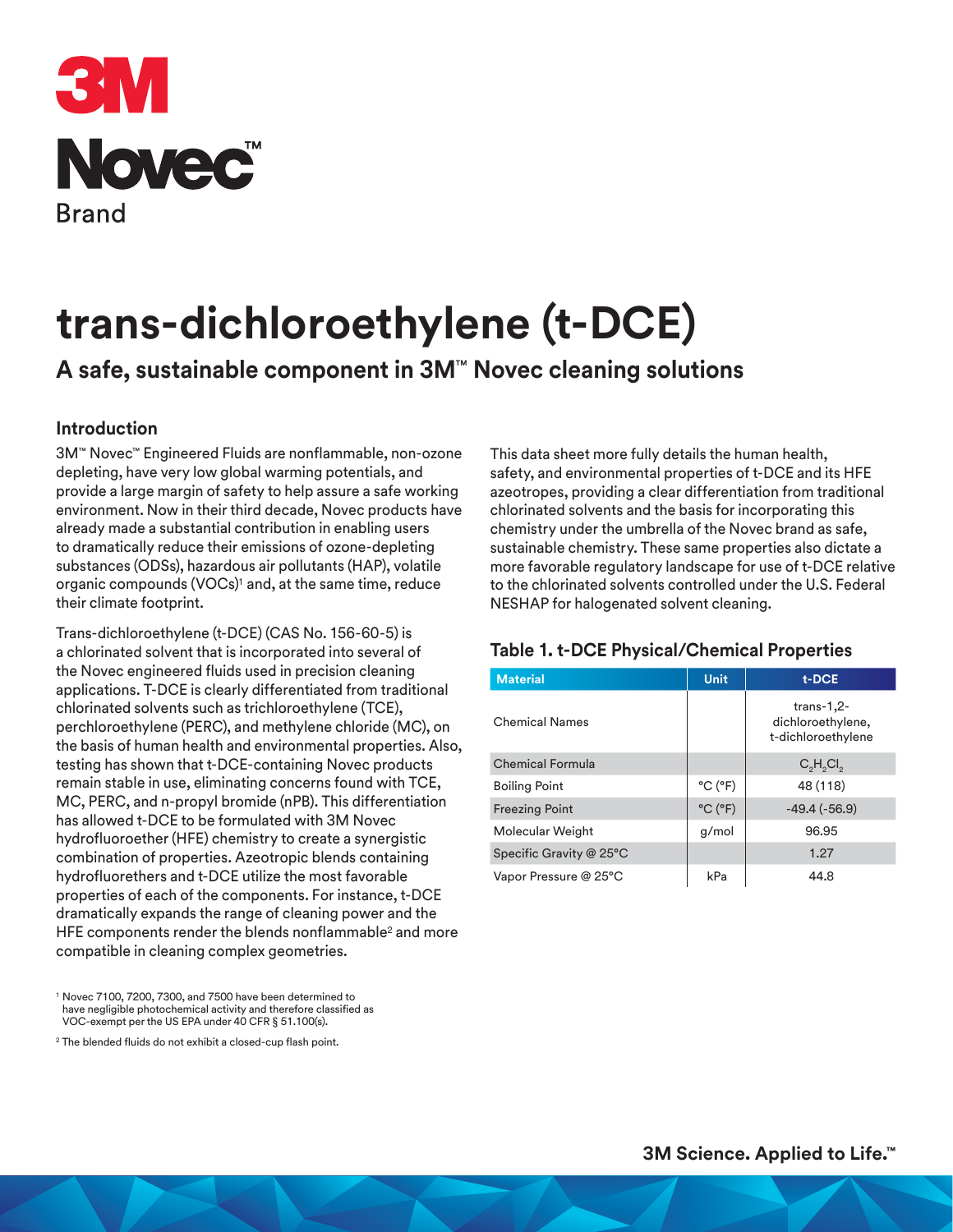#### **Table 2. Flammability Characteristics of 3M™ Novec™ Engineered Fluids containing t-DCE**

Not for specification purposes.

| <b>Product</b>                        | Novec 71DE                                                         | Novec 71DA                                         | Novec 72DE                                                                                                                                | Novec 72DA                                                                                                        | Novec 73DE                         |
|---------------------------------------|--------------------------------------------------------------------|----------------------------------------------------|-------------------------------------------------------------------------------------------------------------------------------------------|-------------------------------------------------------------------------------------------------------------------|------------------------------------|
| Nominal<br>Composition                | 50% t-DCE<br>$50\%$ C <sub>4</sub> F <sub>a</sub> OCH <sub>2</sub> | 44.6% t-DCE<br>57.2% $C_4F_9OCH_3$<br>2.7% Ethanol | 70% t-DCE<br>$10\%$ C <sub>s</sub> F <sub>s</sub> OCH <sub>s</sub><br>$20\%$ C <sub>a</sub> F <sub>a</sub> OC <sub>a</sub> H <sub>E</sub> | 68% t-DCE<br>10% $C_A F_o OCH_3$<br>$20\%$ C <sub>a</sub> F <sub>a</sub> OC <sub>a</sub> H <sub>E</sub><br>2% IPA | 85% t-DCE,<br>15% $C_6F_{13}OCH_3$ |
| <b>Flash Point</b><br>$(Closed-cup)3$ | None                                                               | <b>None</b>                                        | None                                                                                                                                      | None                                                                                                              | None                               |
| Flame Limits <sup>4</sup>             | None                                                               | $5.1 - 12.7%$                                      | $6.7 - 13.7%$                                                                                                                             | $5.9 - 14.5%$                                                                                                     | $7.5 - 15%$                        |

<sup>3</sup> Closed-cup flash point method (ASTM D3278-96e1, method e-1).

4 Flame limit method (ASTM E681-15, per Annex A1, closed vessel test method for difficult to ignite materials).

#### **Flammability Characteristics**

T-DCE by itself is classified as a flammable liquid with a closed-cup flash point of 2°C (36°F). As outlined in Table 2, the azeotropic blends offered under the Novec brand that contain t-DCE are not classified as flammable liquids.5

#### **t-DCE Safety Assessment**

The safety profile of t-DCE has been well characterized over the past 25 years. Unlike other ODSs such as nPB\*, the safety assessment of t-DCE has survived the test of time and additional scrutiny.<sup>6</sup> The safety data produced since its introduction into the solvent cleaning market has solidified t-DCE as a safe, sustainable replacement for ODSs, HAPs like TCE, HFC-based substitutes and nPB.

The U.S. EPA website contains a wealth of information on the safety and environmental properties of t-DCE. Perhaps the most relevant study for assessing the safety of t-DCE in the work environment is the 90-day inhalation study conducted on rodents. This study is important in assessing the safety of t-DCE after repeated exposures, such as those experienced in the work environment. The study results indicate that no adverse health effects were observed in rats repeatedly exposed to 4000 ppm, the highest concentration used in the study. The no observable adverse effect level (NOAEL) of 4000 ppm supports the existing American Conference of Governmental Industrial Hygienists (ACGIH) Threshold Limit Value(R) exposure guideline of 200 ppm (8 hour time weighted average [TWA]). With a 200 ppm exposure guideline, there is a large margin of safety between the exposure guideline and concentrations likely to be experienced in the workplace. The safety of t-DCE is a key

differentiator relative to other solvents. Table 3 provides a convenient comparison of exposure guidelines for some of the traditionally used solvents.

T-DCE provides a margin of safety at an order of magnitude larger than these other chlorinated solvents. Use of organic vapor monitors has been validated as a means of assessing workplace air concentrations to Novec blends containing 3M™ Novec™ 7100 Engineered Fluid, 3M™ Novec™ 7200 Engineered Fluid, 3M™ Novec™ 7300 Engineered Fluid, and t-DCE. Information regarding the monitors is available through 3M upon request.

#### **Environmental Considerations**

Because t-DCE is short-lived in the atmosphere, it has a minimal impact on either stratospheric ozone or global climate change. Much like traditional chlorinated/brominated solvents, t-DCE is not exempt from the definitions of a VOC and will enter into reactions that contribute to the formation of photochemical smog. Novec products have been designed to minimize overall impact on the environment.

As is the case with any industrial solvent, management practices and operating conditions should be established to minimize emissions to the environment and prevent any contamination of soil and water.

The commercialization of Novec products containing t-DCE has been instrumental in enabling 3M customers to achieve reductions in their use and emissions of ozone depleting substances, compounds with high global warming potential and hazardous air pollutants.

<sup>5</sup> Although these blends do not display a closed cup flash point (and therefore are not a flammable liquid), for certain products, flammable air-vapor mixtures may form during use or in the event of a spill. Adequate ventilation must be provided to maintain vapor concentrations below the lower flammability limit, LFL. See SDS for details.

6 Regulation (EC) No 1005/2009.

#### **Table 3: Comparison of Solvent Workplace Exposure Guidelines**

Not for specification purposes.

| l Chemical             | <b>Repeat Dose NOAEL (ppm)</b> | <b>Exposure Guideline 8 hr. TWA (ppm)</b> |
|------------------------|--------------------------------|-------------------------------------------|
| trans-dichloroethylene | 4,000 (rat)                    | 200 (ACGIH)                               |
| trichloroethylene      | 400 (rat)                      | 10 (ACGIH)                                |
| perchloroethylene      | 300 (mice)                     | 25 (ACGIH)                                |
| methylene chloride     | 200 (rat)                      | 25 (OSHA)                                 |
| n-propyl bromide       | $< 100$ (rat)                  | $0.1 - 5*$                                |

\* The State of California recommends an exposure guideline at 5 ppm. The American Conference of Governmental Industrial Hygienists recommends a TLV(R) of 0.1 ppm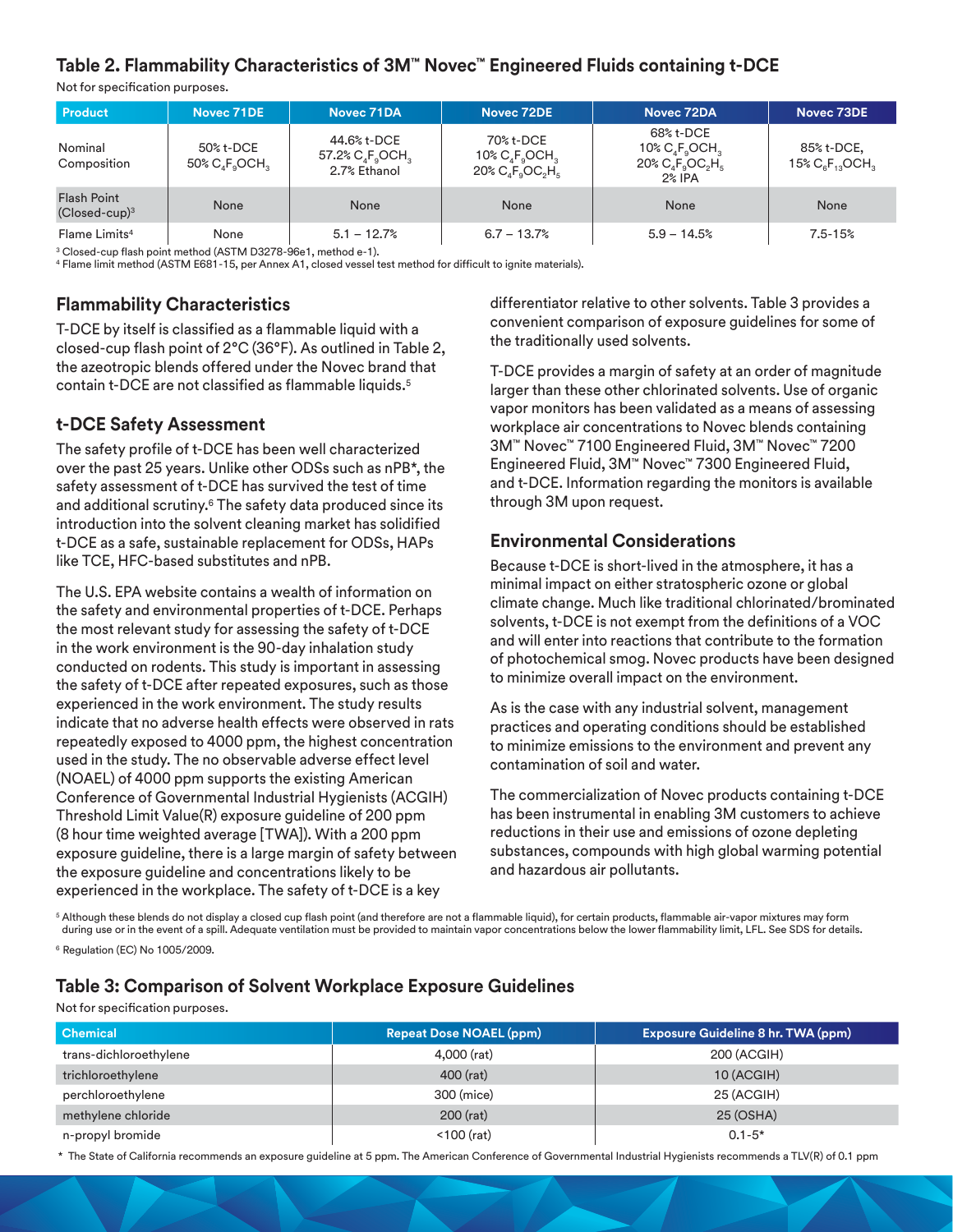#### **Regulatory Considerations**

Clearly the differentiated Environmental Health and Safety (EHS) profile of t-DCE is an important consideration for the regulations that address use and emissions in the solvent markets. Unlike methylene chloride, perchloroethylene or trichloroethylene, t-DCE is not regulated under U.S. regulation 40 CFR Part 63 – Subpart T – National Emission Standards for Halogenated Solvent Cleaning (https://www. epa.gov/stationary-sources-air-pollution/halogenatedsolvent-cleaning-national-emission-standards-hazardou-0).

This is a very important distinction for t-DCE. Decisions related to solvent selection need to be careful not to paint all chlorinated solvents with the same broad brush. T-DCE is unique among chlorinated solvents in its EHS properties, and those unique characteristics generate a more favorable regulatory landscape for the sustainable use of t-DCE in precision cleaning.

T-DCE has also been reviewed and approved by the U.S. EPA Significant New Alternatives Policy Program (SNAP) as an acceptable substitute for ozone depleting substances. In fact, azeotropes of t-DCE and HFEs have had a dramatic impact on enabling the transition away from solvents that deplete stratospheric ozone.

#### **Acid Stability and Materials Compatibility of 3M™ Novec™ Engineered Fluids Containing t-DCE**

Unlike many of the chlorinated and brominated solvents already mentioned, the Novec azeotropes of hydrofluoroethers with t-DCE do not significantly decompose during normal operation in vapor degreasers. Furthermore, testing in 3M's laboratories shows no sign of acid formation or consumption of acid absorbers even when the materials are refluxed for over a month while

loaded with large amounts of pulverized aluminum alloys that are commonly used in aerospace applications.

The Novec fluid and t-DCE azeotropes have successfully replaced chlorinated, brominated, and hydrocarbon solvents as well as aqueous cleaning systems in industrial, military, aerospace, medical, optics and electronics markets. These azeotropes are effective cleaning solvents for cutting oils, greases, wax and RMA solder fluxes. They have shown excellent compatibility with most substrates in these industries, with comparable cleaning performance equivalent to solvents such as TCE, nPB and MC. Table 4 shows test results performed by an independent test laboratory, Scientific Materials International, demonstrating the compatibility of the Novec fluid azeotropes with a variety of aerospace materials. Table 5 highlights the physical properties of some of the Novec cleaning solutions.

#### **Table 4. 3M**™ **Novec**™ **71DE, 72DE, 72DA and 73DE Fluids have been tested to and conform to the requirements of the following ASTM tests:**

Effect on Painted Surfaces (ASTM F502) Residue Test (ASTM F485) Sandwich Corrosion Test (ASTM F1110) Cadmium Removal Test (ASTM F483) Hydrogen Embrittlement (ASTM F519, 1C) Low-Embrit. Cadmium Plate (ASTM F1111) Immersion Corrosion Test (ASTM F483) Stress Corrosion (modified) (ASTM D945)

#### **Table 5: Properties of 3M**™ **Novec**™ **Engineered Fluids and Novec blends containing t-DCE**

|                              | <b>Novec 7100</b> | <b>Novec 7200</b> | Novec 71IPA | Novec 71DE | Novec 71DA | Novec 72DE | Novec 72DA | Novec 73DE |
|------------------------------|-------------------|-------------------|-------------|------------|------------|------------|------------|------------|
| Boiling Point, °C            | 61                | 76                | 55          | 41         | 40         | 43         | 44         | 48         |
| Density, g/mL                | 1.52              | 1.43              | 1.48        | 1.37       | 1.33       | 1.28       | 1.27       | 1.28       |
| Surface Tension,<br>dynes/cm | 13.6              | 13.6              | 14.5        | 16.6       | 16.4       | 19         | 18         | 20         |
| Viscosity, cP                | 0.61              | 0.61              | 0.75        | 0.45       | 0.45       | 0.45       | 0.40       | 0.38       |

Not for specification purposes.